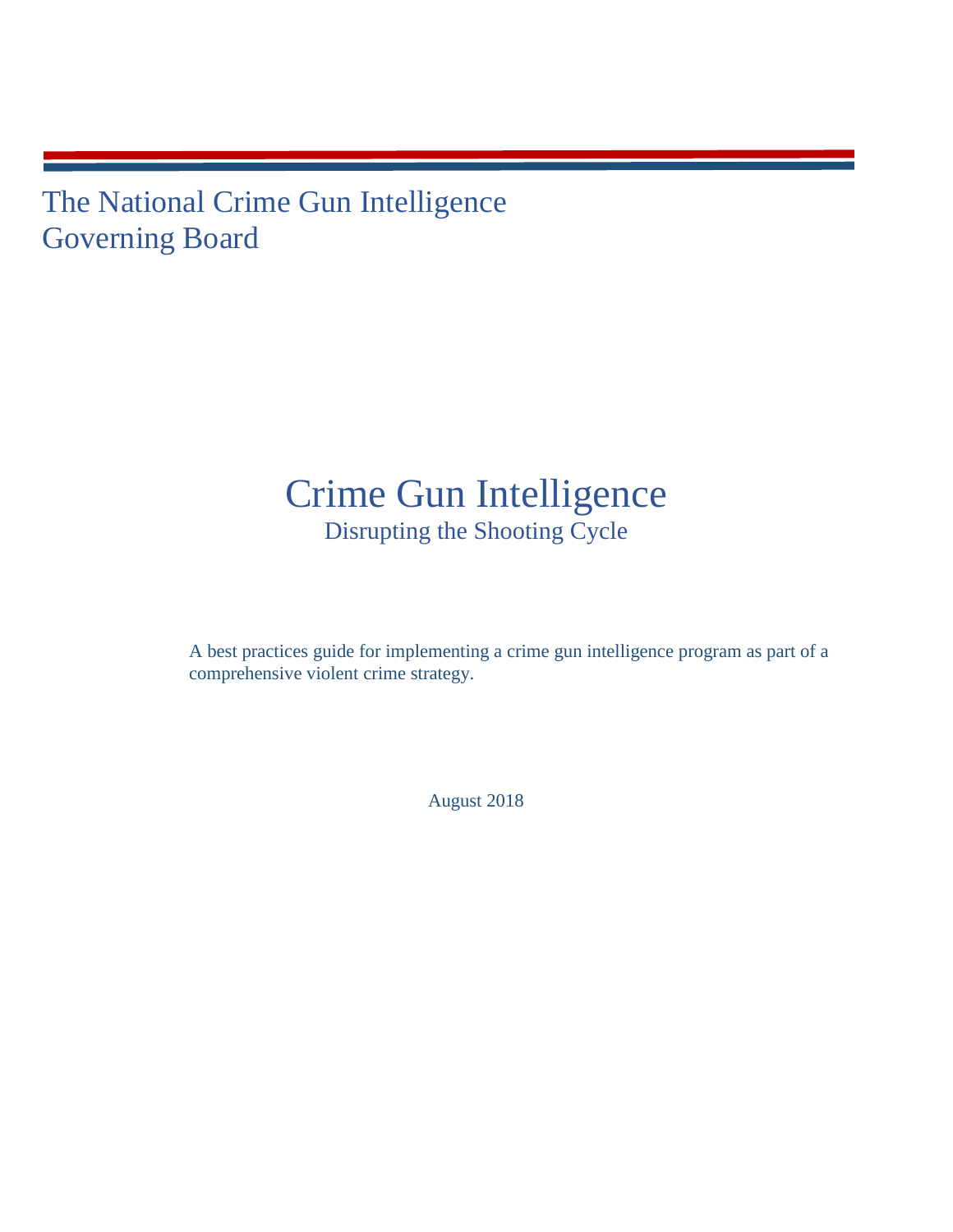### Crime Gun Intelligence – Disrupting the Shooting Cycle Best Practices for implementing successful crime gun intelligence programs

Crime Gun Intelligence (CGI) utilizes evidence-based technology to provide law enforcement a unique tool to enhance comprehensive violent gun crime strategies. CGI combines all available information on crime guns and shootings to identify and disrupt the shooting cycle. Crime gun intelligence concentrates on the ways firearms are diverted from the normal venues of regulated commerce to the criminal market, seeks to intervene to prevent that diversion, and establishes connections of crime guns that have already been used. CGI reveals leads not otherwise available to assist in identifying offenders who are illegally purchasing or transferring firearms and the offenders who use them to commit violent crimes.

The use of firearms in violent crime occurs in the context of a shooting cycle. This shooting cycle in nearly every instance begins at the point of diversion of the firearm from the normal venues of regulated commerce into the criminal market. This diversion occurs through a number of different ways including firearms trafficking or straw purchase, illegal transfer of a firearm, or theft from a gun dealer or citizen. This shooting cycle continues through any number of illegal transfers and shootings and often culminates with the recovery of the firearm by law enforcement. At each point, law enforcement has the ability to use innovative technology, expert analysis, investigative and regulatory expertise, and cooperative efforts to disrupt this cycle, thereby preventing further shootings.



## The Shooting Cycle

The foundation for crime gun intelligence is the data associated with crime guns, which is exploited through the proper use of the Bureau of Alcohol, Tobacco, Firearms and Explosives'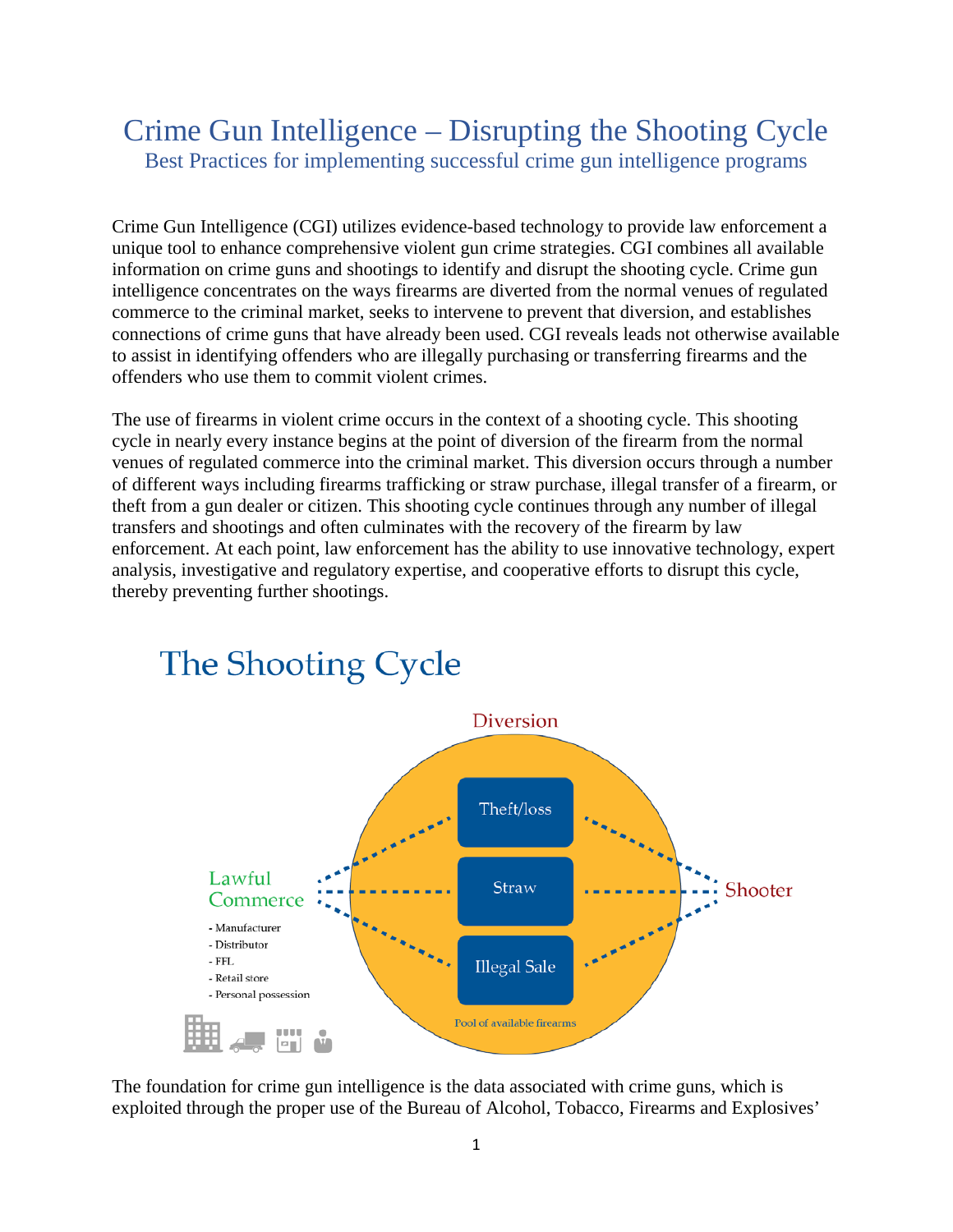(ATF) National Integrated Ballistic Information Network (NIBIN) and firearm tracing through the ATF National Tracing Center and eTrace. NIBIN creates high-resolution, digital images of the unique markings left by a firearm on expelled cartridge cases. NIBIN automatically compares captured images of these markings to all other entered casings in a specific geographic region or nationwide. The computerized process provides potential matches within hours, which are then reviewed by trained NIBIN technicians to make a final match determination. Through this process, NIBIN provides the ability to link shootings by ballistic evidence and link recovered crime guns to shootings.

Firearms tracing is the manual process of researching, by hand, all legal transfers of a firearm from manufacturer to retail sale. Using information unique to the firearm such as make, model, and serial number, ATF's National Tracing Center can conduct research allowing law enforcement to identify the first retail purchaser of a firearm. This information is often valuable in identifying firearms trafficking schemes, which could not only provide relevant leads to current shooting investigations but can also inform policy-makers on how best to develop strategies for interdicting illegally trafficked guns.

Developing an effective crime gun intelligence program requires commitment and cooperation. Law enforcement agencies represent the start of the crime gun intelligence process through collection of ballistic evidence and submission to the laboratory or NIBIN site. Effective programs throughout the nation have emphasized comprehensiveness and timeliness. Evidence that goes unprocessed, delays in ballistic screening, firearms not traced, and leads not acted upon result in unnecessary delays that allow the violent offender to reoffend. A study conducted by Rutgers University of NIBIN in the State of New Jersey revealed that in instances where there are two shooting events linked by ballistics through NIBIN, 50% of the time, a third shooting event utilizing the same firearm will occur within 90 days.<sup>[1](#page-2-0)</sup> This conclusion underscores the critical need for the rapid and timely analysis of recovered crime guns and spent shell casings. It is therefore vital that all partners in a region's crime gun intelligence strategy commit to the timely processing of ballistic evidence in order to enhance violent crime investigations.

First do it right,<br>then do it fast."

- Thomas Brandon Deputy Director, ATF

#### **The National Crime Gun Intelligence Governing Board**

The National Crime Gun Intelligence Governing Board is an ATF administered body consisting of chiefs of police, forensic laboratory directors, ATF executives, and executives from state and federal prosecutor's offices. The Board advises and makes recommendations on national policy related to crime gun intelligence and

issues best practices for local crime gun intelligence programs. In 2018, the National Crime Gun Intelligence Governing Board established Minimum Required Operating Standards (MROS) for NIBIN. These standards, which have been issued to all NIBIN sites, include a requirement to process and enter ballistic evidence into NIBIN within two business days of receipt from the submitting law enforcement agency. This requirement seeks to provide investigators valuable leads in as short an amount of time as possible. Delayed submissions by the submitting agency

<span id="page-2-0"></span> <sup>1</sup> NIBIN DATA ANALYSIS-*Rutgers University, Masters of Business and Science Program 2018*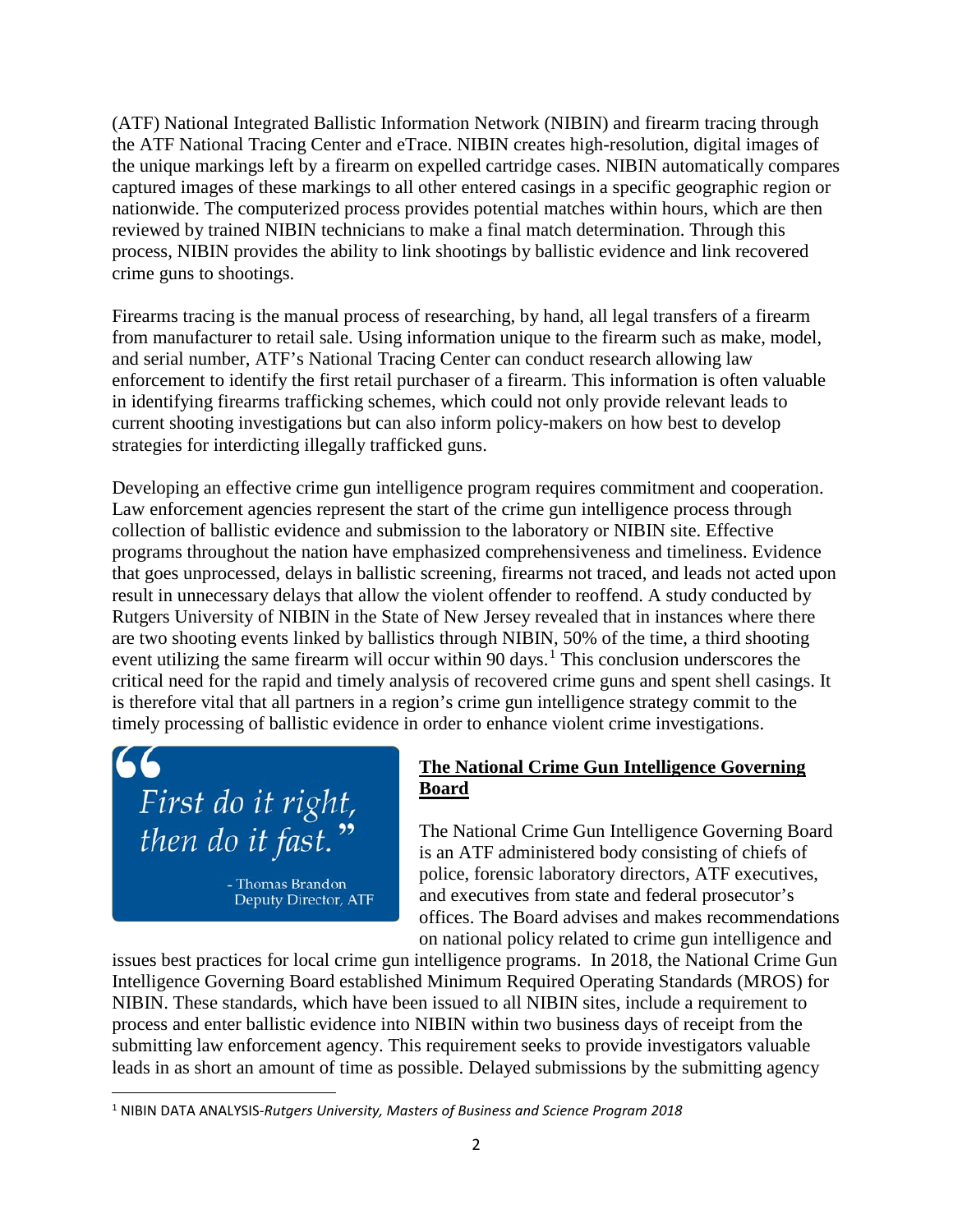stifles the intended results and deprives investigators of valuable leads. In many instances, long delays allow violent criminals to re-offend as the leads generated from CGI might have enabled law enforcement to intervene and disrupt the shooting cycle.

The following practices are recommended to implement and maintain a timely and effective crime gun intelligence program:

- Comprehensive collection of **all** ballistic evidence.
	- o CGI concentrates on ballistic evidence that can be collected, screened, and analyzed to provide connections between events and people.
	- o Implement policy to comprehensively collect and submit all cartridge cases and test fires into NIBIN.
	- o Gunshot detection alert systems can enhance collection by notifying law enforcement of shooting events that are not reported by citizens.
- Timely submission of evidence into NIBIN.
	- o The NCGIGB recommends that police agencies submit fired cartridge cases and recovered crime guns to their NIBIN site within 24 hours of collection.
- Timely and accurate firearms trace requests for all recovered crime guns.
	- o Trace requests should be made the same day as NIBIN submission.
- Detailed documentation of circumstances surrounding evidence recovery.
	- o Implement policy for responding law enforcement to canvas area of shots fired to support community outreach and awareness of law enforcement efforts in addressing gun violence.
- Timely transfer of all NIBIN leads to an intelligence unit such as a crime gun intelligence center.
	- o NIBIN leads should be processed for additional intelligence that would add value to the lead and include things such as department incident and supplemental reports, cell tower, cell phone and social media analysis, gunshot detection system alerts, license plate readers and crime camera images to be included in an intelligence report for investigators.
- Timely dissemination of intelligence report to investigators.
	- o A succinct intelligence report containing key findings of analysis such as maps, graphical representations of linkages, and person/suspect profiles should be provided as timely as possible.
	- o Follow up or higher-level intelligence analysis can be conducted and provided to investigators as investigative circumstances warrant.
	- o In instances where NIBIN leads or crime gun intelligence reveals a lead that has significant impact on public safety, *immediate* communication of that raw information to investigators is critical.
- Appropriate investigative follow up on CGI leads.
- Coordinated prosecution.
	- o Crime gun intelligence links shootings and ties crime guns to shooting events and trafficking or firearms thefts to shooting events. A single homicide case is often expanded through CGI to include additional violent crimes, additional offenders, and multiple jurisdictions. Prosecution of violent gun crime and firearms offenses no longer occurs in a vacuum.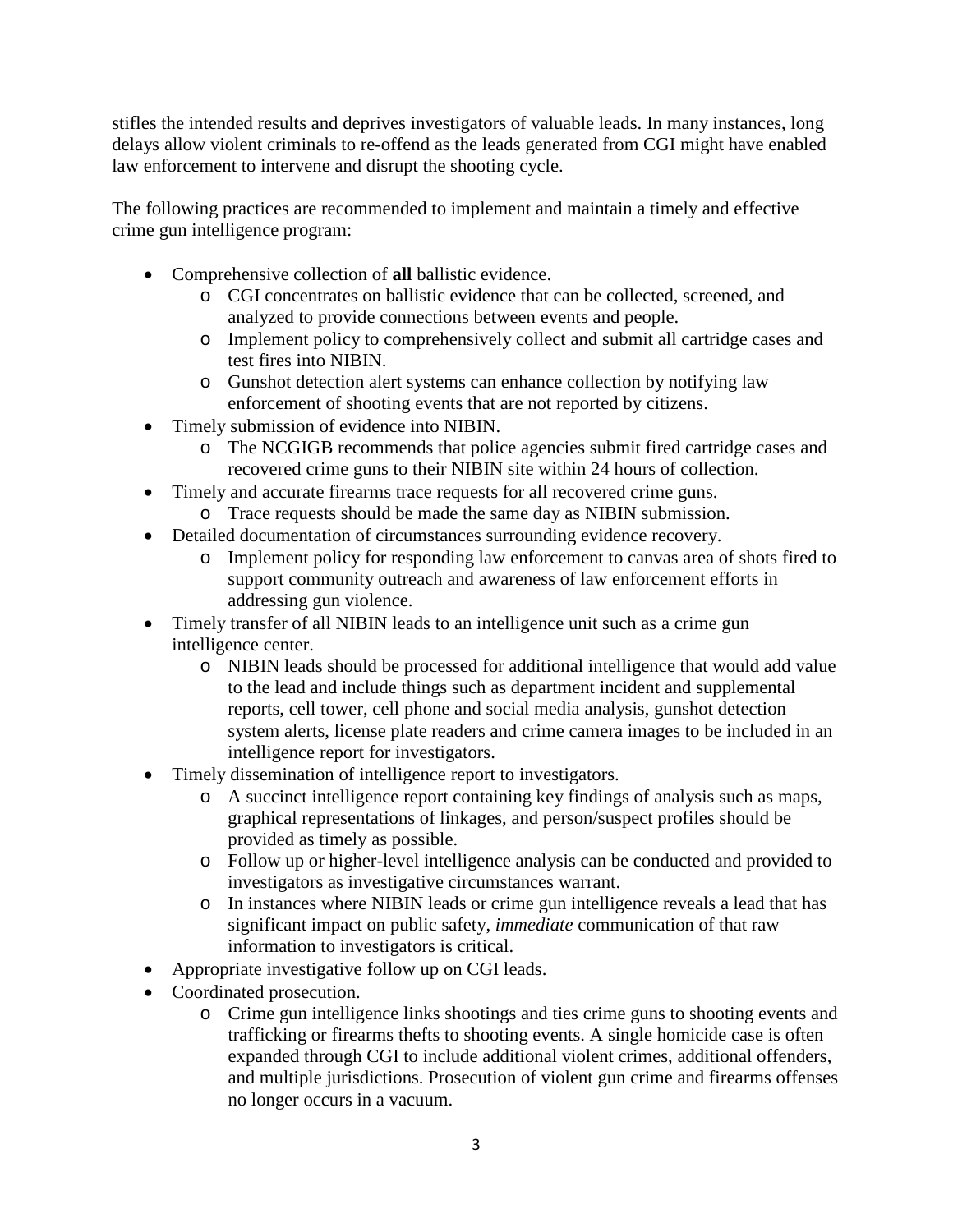# Crime Gun Intelligence Process



*The necessary processes reflected above each require cooperative effort and the implementation of policy that assures timeliness at every stage.* 

#### **Ballistic Imaging and Correlation NIBIN Sites**

The forensic laboratory/NIBIN site plays an important role in the crime gun intelligence process. These locations are responsible for the entry of ballistic evidence into the NIBIN system and determining potential matches or NIBIN leads. ATF's national network allows a submitted cartridge case to be digitally imaged and auto-correlated against all other images previously entered. In most instances, auto-correlation is conducted at a regional level spanning numerous jurisdictions but it can, in appropriate circumstances, be conducted nationally. Once autocorrelation occurs, specialists review the results to make human-eye determination of potential matches or NIBIN Leads. ATF's NIBIN National Correlation and Training Center (NNCTC), which currently conducts correlation reviews for 31 NIBIN sites representing 183 law enforcement agencies, has a 98.9% confirmation rate for all NIBIN Leads generated. The NNCTC is expanding over the next two years to eventually service all NIBIN sites throughout the United States freeing up assets at local sites and allowing them to focus on timely collection and entry of evidence.

In traditional forensic firearms examinations, cases would be submitted and fall into a backlog, awaiting full examination. Each case, prioritized based on violent crime level and trial dates, would eventually be analyzed. Lower level, non-violent cases, or those not going to trial may take months or years to be analyzed. Typically, evidence was submitted into NIBIN at the end of this process. In the past, NIBIN leads were generated, too often, twelve to eighteen months after recovery. This approach is not an efficient or effective use of resources. It minimizes or misses critical investigative leads. Several successful major city police departments, including those with ISO 17025 accredited crime labs, have developed streamlined workflows to screen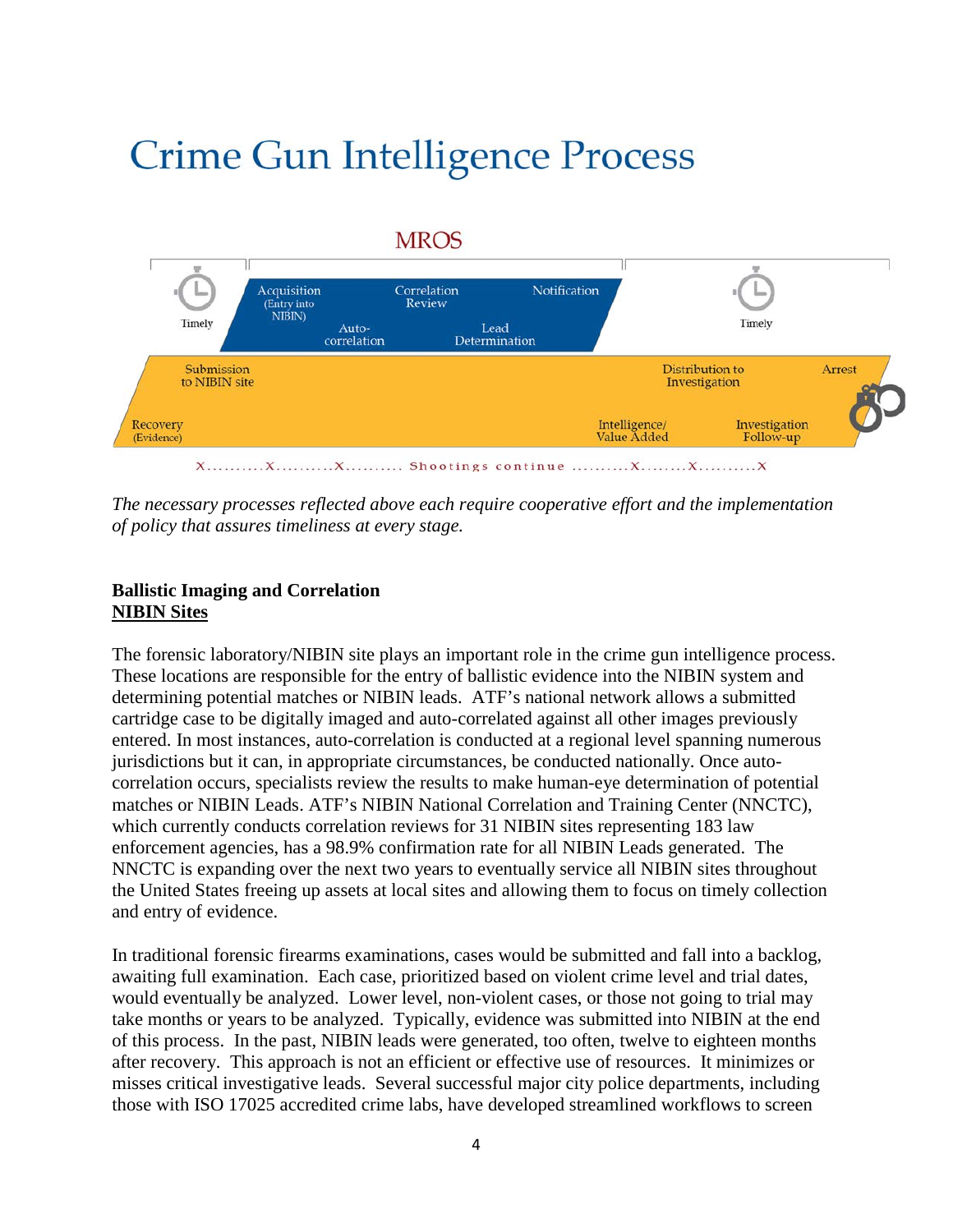firearms evidence, better use their resources, and maintain all quality standards. These sites share the following suggested features:

- Accept all submitted firearms related evidence suitable for NIBIN (crime guns for test fire and fired cartridge cases).
- As appropriate, collect any other forensic evidence, prior to NIBIN processing.
- Identify all high confidence correlations (NIBIN Leads), perform technical review, and release the lead to the Crime Gun Intelligence Center (CGIC).
	- o Individual agencies may develop practices about whether they wish to have a forensic examiner confirm all NIBIN leads or to do so only upon request.

The critical key is to implement processes that combine all relevant forensic practices, **while maintaining timely notification of NIBIN leads**. There are a number of innovative and proven methods of accomplishing this. Viable options include:

- DNA swabbing of the firearm in the field by trained crime scene or law enforcement personnel.
- Prioritization and timely processing of firearms and firearms evidence for fingerprints and DNA. In this context, processing refers to sample recovery. The firearms evidence can be streamlined into a workflow, where appropriate forensic evidence is collected, and the firearms evidence is quickly returned to the firearms unit/NIBIN site.
	- o Recovered forensic evidence can be stored for future analyses or immediately submitted to the appropriate unit, depending on agency policies.
	- o Latent print and DNA recovery is possible on firearms. This is an agency specific policy, which should be developed in conjunction with your forensic service provider.
	- o Based on available recovery data, most forensic laboratories do not attempt to recover latent prints from fired cartridge cases.
	- o Use test fire processes for NIBIN entry that are not disruptive to potential trace evidence.
- Recent advances in DNA technology allow for the possible recovery of DNA from fired cartridge cases. This is agency specific, which should be developed in conjunction with your forensic service provider. If adopted, the collection of DNA should be done a timely manner with any FCCs returned to the firearms unit/NIBIN site for entry.

#### **Comprehensive Tracing National Firearms Tracing Center**

The ATF National Tracing Center (NTC) is a critical component of crime gun intelligence. Through the serial number and other relevant information from a crime gun, the NTC can track a firearm from manufacture to the first retail purchaser. In instances where firearms were illegally purchased or transferred, the trace information is important to determine the identify of individuals involved in providing firearms to the criminal market. Tracing information can also reveal interstate trafficking schemes that are responsible for diverting large numbers of firearms from the normal means of commerce into the black market making them available for use in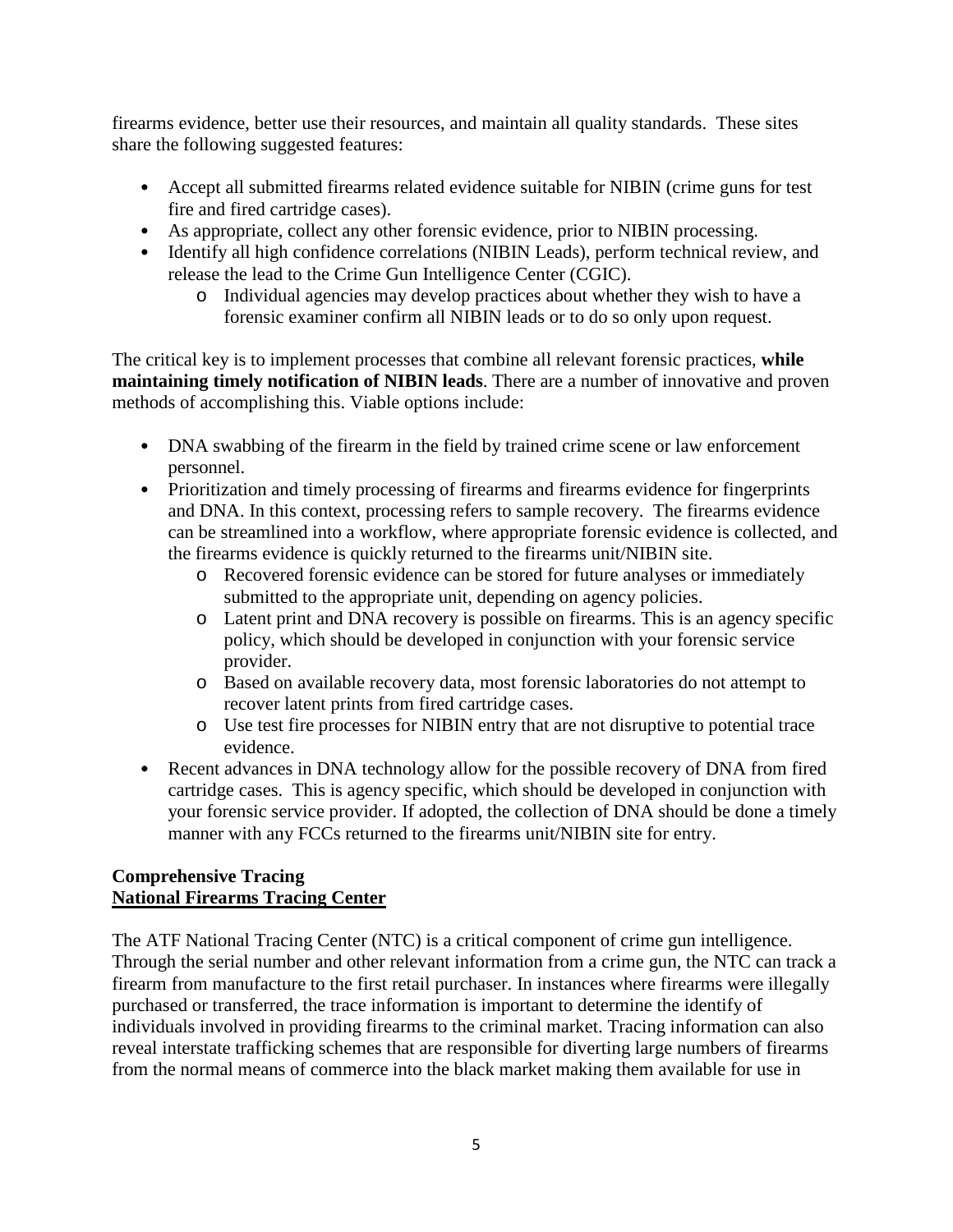violent crime. More than any other CGI component, firearms tracing helps direct appropriate resources at the front end of the shooting cycle - the point of diversion.

To incorporate firearms tracing into a comprehensive crime gun intelligence program, the following guidance are suggested for recovering agencies:

- Implement policy that emphasizes the trace request of all recovered crime guns on the day of recovery.
- Ensure that trace requests contain accurate information from the firearm.
- Implement policy that quickly provides firearms trace results to appropriate investigators.
- Coordinate with the local ATF office or CGIC to request urgent traces when appropriate.
- Coordinate with the local ATF office or CGIC to request training on firearms identification for agency personnel who submit firearms traces.

#### **Timely Intelligence Crime Gun Intelligence Centers**

CGICs are regional clearinghouses for firearms intelligence and data regarding firearms-related crime. They are often partnered with other intelligence entities such as fusion centers and real time crime centers. Their core mission is to provide timely and accurate intelligence to assist in the identification of shooters and their sources of crime guns. There are 25 ATF CGIC's located across the country that work in partnership with local law enforcement and intelligence units to assist with investigations and improve their NIBIN process. To effectively meet this mission, CGICs operate under five core concepts:

- **Collect**
- **Analyze**
- **Refer**
- **Track**
- **Support**

The CGIC's top priority is to **collect** information from NIBIN, firearms tracing, and police investigative reports relating to firearm and violent gun crime events. In addition, it is the CGIC's responsibility to collect related information that might include local department incident and supplemental reports, cell phone analysis, gunshot detection system alerts, license plate readers, social media exploitation and crime camera images.

Once the raw information is brought together into the CGIC, highly trained and skilled federal, state, and local personnel from intelligence, firearms industry operations, and criminal investigations work together to **analyze** and layer information to provide actionable leads. It is at this phase that commonalities between shooting events beyond ballistics, or solvability factors, are discovered adding even more value to the lead.

Timely and actionable **referrals** for investigative follow up are the hand-off point in the CGIC process. Following collection and analysis, the individual investigator is the "end user."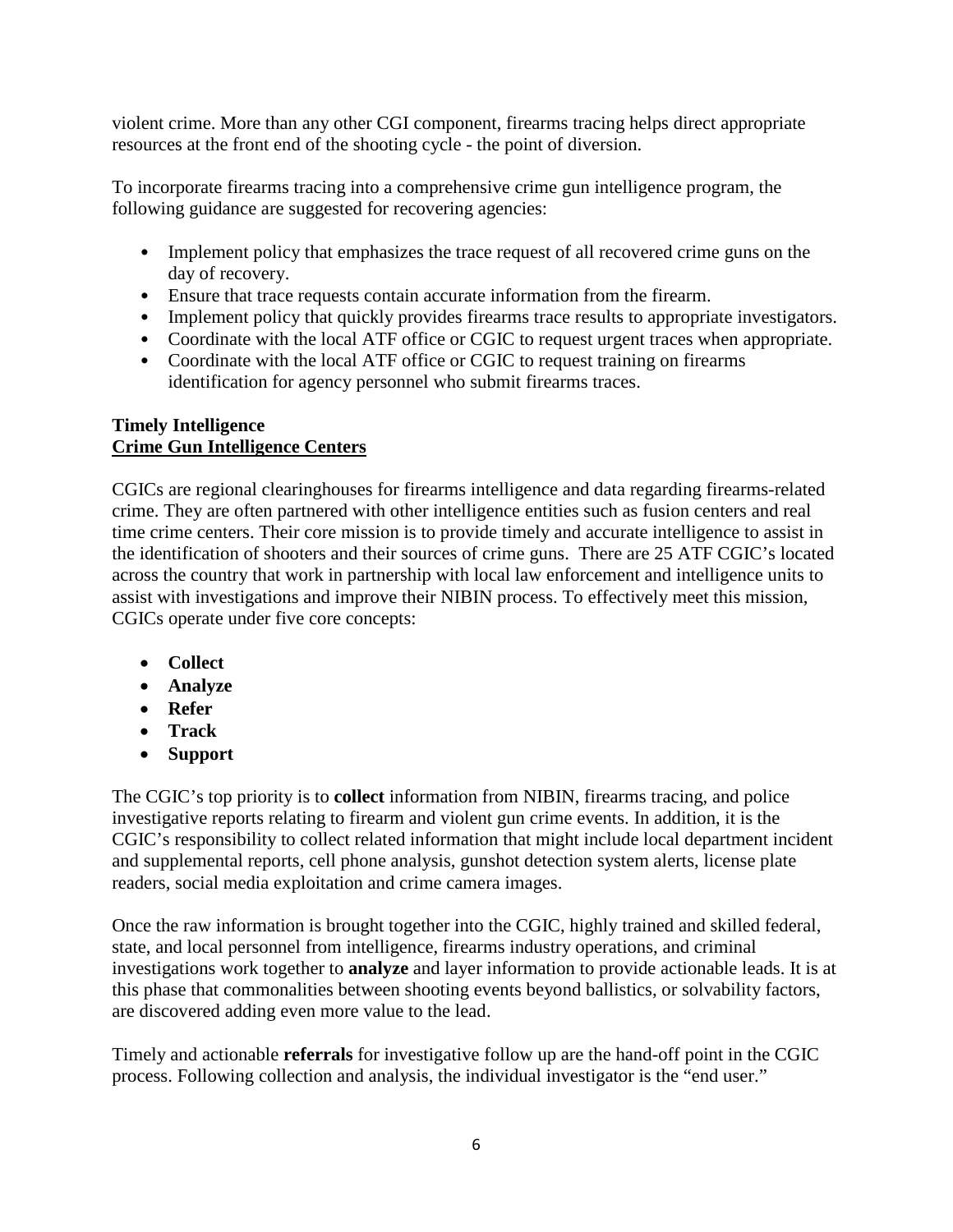**Tracking** and documenting the outcome of referrals is important to the CGIC. This process will help avoid referrals that are not timely, relevant or useful to investigators. The tracking process allows for the constant evaluation of the CGIC's effectiveness in partnership with investigators.

Lastly, the CGIC provides ongoing **support** to criminal investigations. Beyond the initial referral, investigations routinely develop new leads and new direction. The CGIC can add value to investigative information as it develops, giving investigators every possible advantage to solve cases.

#### **Prioritizing Actionable Intelligence CGI Triage**

Not all crime gun intelligence is equal. Some ballistic matches or crime gun traces will be more relevant to an investigation than others. With the number of both NIBIN leads and firearms traces increasing, a system of triage is critical to assuring resources are properly allocated. The overriding goal of crime gun intelligence is to provide investigators relevant leads in violent crime cases. Leads must be viewed in a manner that ensures that those with the highest investigative potential are given priority for analysis and referral. ATF's collective experience in this respect has developed a simple and effective system for lead triage, which focuses on four

critical aspects of a CGI lead – Geography, Events, Time, and Solvability factors (GETS).

GETS is used to quickly identify CGI leads and information or intelligence that should be addressed on a priority basis. No category in GETS is weighted; rather the factors present a snapshot for prioritization of the CGI lead. Using GETS, crime gun intelligence is appropriately prioritized at the CGIC analysis phase leading to referrals that have the highest possible potential for investigative success.

**Geography** provides the physical location of all events that are involved in the shooting cycle and includes the initial



and subsequent purchase/transfer of a firearm, the shooting events linked by ballistics, and the possession or recovery of the firearm. The physical location of these events tell much about the lead.

The **event** type, or what occurred, is the second factor in CGI triage. This includes primarily the initial assessment of threat to public safety based on the events involved.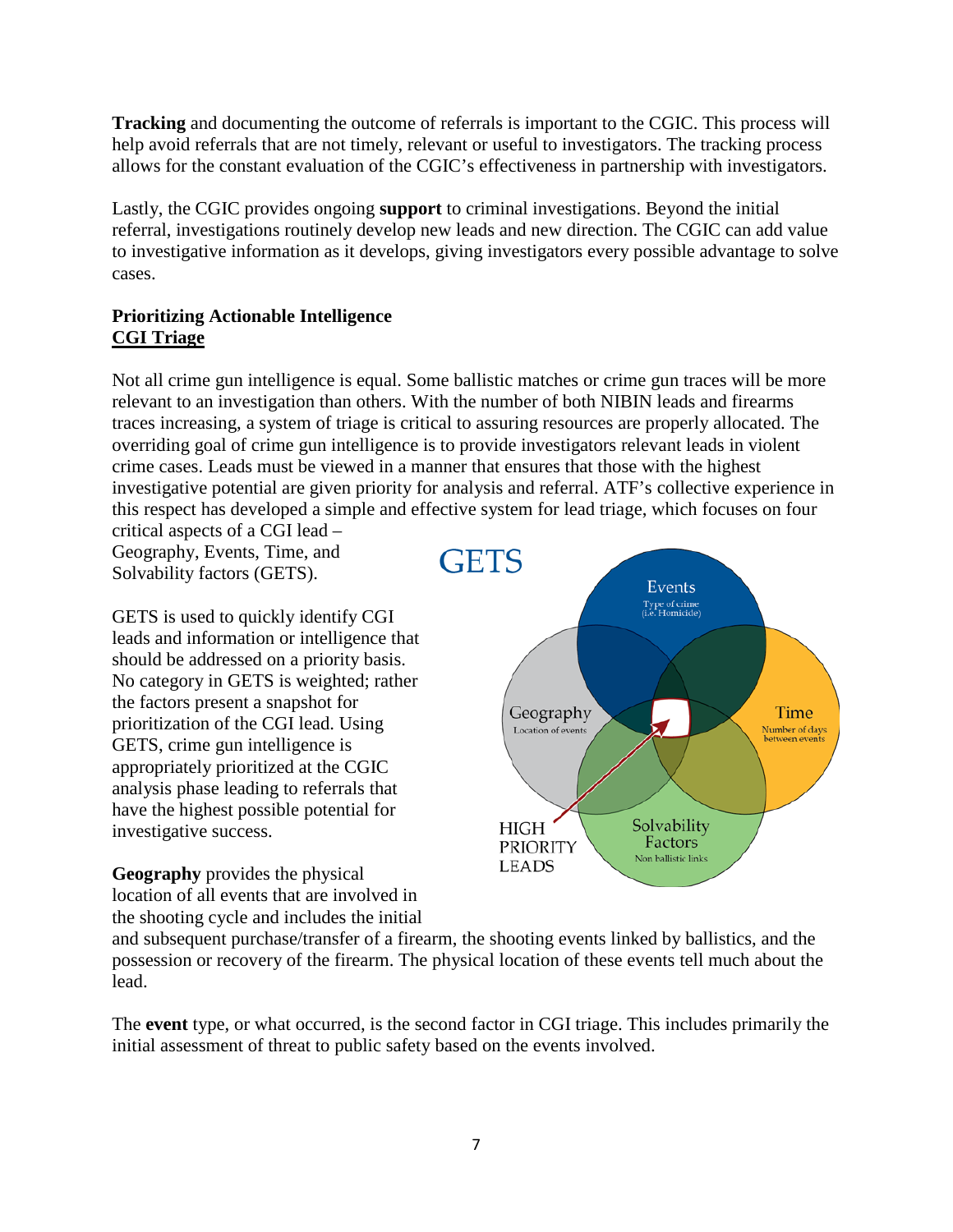The **time** between linked events is critical to consider in determining investigative potential. Important information might include the number of days between the purchase of a firearm and its use in a shooting event, or the number of days between a shooting event and the recovery of the firearm.

**Solvability** factors are those additional pieces of information that raise the investigative potential such as a witness statement or crime camera video.

#### **Investigation and Court Operational Application of Crime Gun Intelligence**

Crime gun intelligence is only informational until it is acted upon through investigative follow up and prosecution. Unfortunately, misunderstandings surround this last phase of the process. It is often assumed that a casing or recovered firearm sent through the CGI process directly results in a relevant investigative lead or arrest. This, however, is not true. As with any piece of information, CGI is relevant or useful only in context and only if acted upon.

Successful crime gun intelligence programs must have coordination with state and federal prosecutor's offices. Crime gun intelligence changes the face of violent gun crime prosecutions from a single violent gun crime investigation to a series of linked shootings involving illegal firearms transfers or trafficking. This has increased the need for cooperative effort between law enforcement and prosecutors. Any agency implementing a new crime gun intelligence program must provide training and updates to their prosecutors' offices in the earliest phases of implementation.

#### **Conclusion**

The National Crime Gun Intelligence Governing Board presents this document to suggest best practices and policy recommendations for departments wanting to implement crime gun intelligence as a part of their overall violent crime strategy. CGI involves the collection and analysis of all information relating to violent gun crime and crime gun recoveries. It is an evidence-based tool that develops important leads in identifying shooters and their sources of crime guns using ballistic imaging and correlation software, crime gun trace information, and a myriad of layered intelligence. When incorporated into an overall strategy, CGI has proven its value in measurable reductions in violent gun crime through apprehension and successful prosecution of violent offenders. CGI is a lead-generating process that provides law enforcement the opportunity to intervene and disrupt the shooting cycle. The multi-jurisdictional nature of violent gun crime and firearms trafficking is addressed through standardizing practices and information sharing. Crime Gun Intelligence Centers bridge these jurisdictional gaps and play a key role in CGI programs.

The Board developed this guide drawing on the experience and expertise of its members and the organizations they represent with a single objective: Helping law enforcement make our communities safer by disrupting the shooting cycle. Experience demonstrates that best practices deliver best results. We hope these best practices help each of you save lives and bring justice to victims of gun crime. Good luck and be safe.